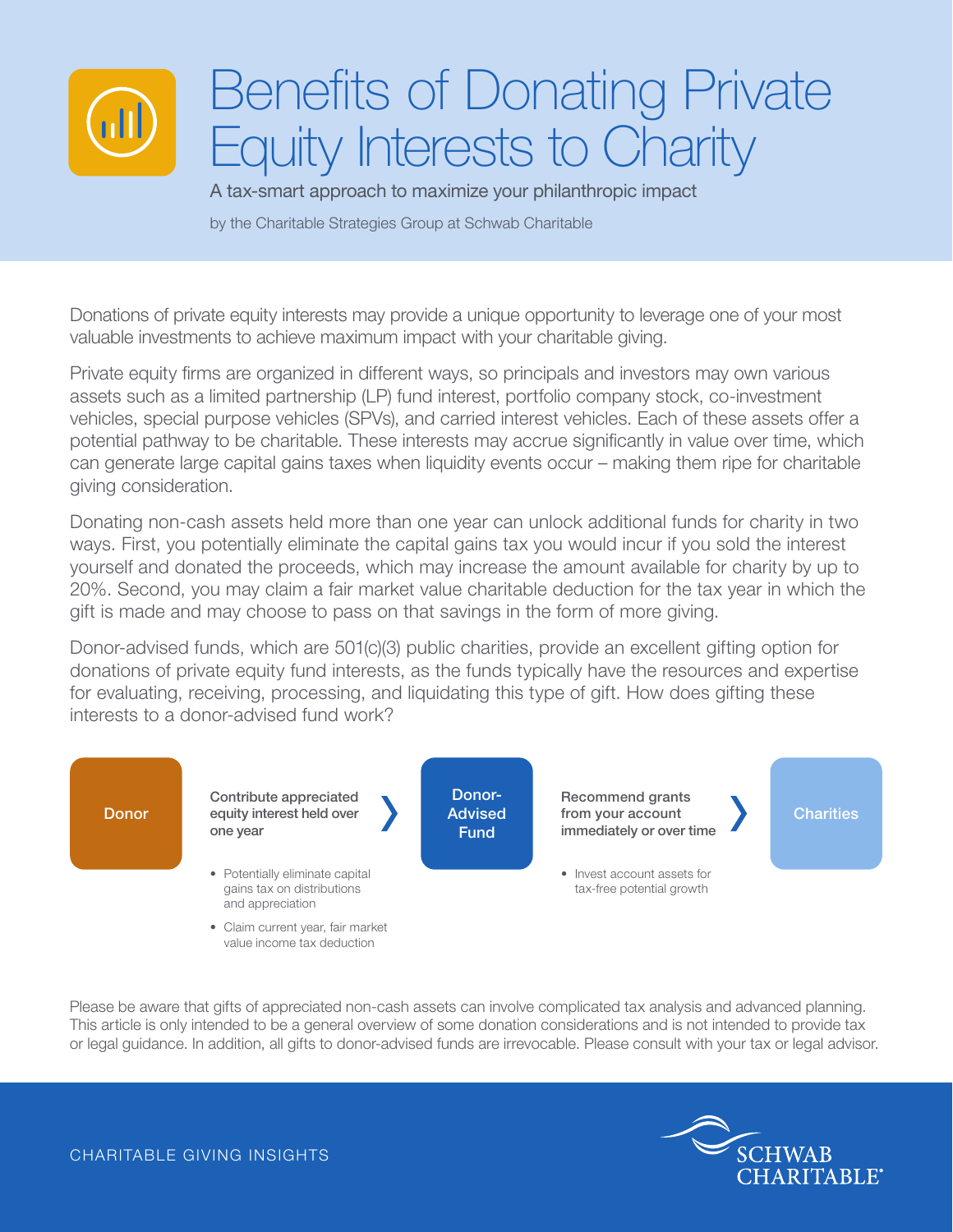# Multiple pathways to give



## LP Fund Interest

A typical private equity fund is formed as a limited partnership with an expected term of years. Donors who make a charitable contribution of a percentage ownership interest in an LP fund may claim a charitable deduction at fair market value and potentially eliminate capital gains tax. LPs may not have liquidity for many years, so a gift of an LP interest may make the most sense in the later stages of the term.

If an LP interest is to be held as an investment, the fund is subject to a due diligence review and approval by the receiving charity. For LP interests held as an investment, distributions that flow to the donor-advised fund or other public charity over time enhance the overall charitable impact.



# Portfolio Company Stock

Some private equity firm structures allow for in-kind distribution of portfolio company stock to limited partners before potential liquidity events. Donating these shares can be an effective philanthropic strategy. Targeting low cost basis positions, held for more than one year, maximizes tax savings.

From a timing perspective, these gifts often are done in the later stages of the company's growth cycle, when valuations have grown and liquidity options are more apparent. Higher value means more money going to the donor's desired charitable causes. However, any transfer to a charity should occur prior to any binding commitment to sell the portfolio investment, so it is best to contact the charity well in advance of any potential sale.



## Special Purpose Vehicles or Co-Investment Vehicles

Some private equity firms create SPVs and co-investment vehicles, allowing partners to increase their exposure to desirable portfolio company investments. The vehicles are generally formed as a limited liability company (LLC) or LP.

Contributing a percentage interest in the entity to charity can be an effective giving strategy. Not only may the contribution qualify for a fair market value deduction and capital gains tax elimination, but after the gift is made, similar to a gift of an LP fund interest, future distributions flow to the donor-advised fund or other public charity when each portfolio investment is sold.

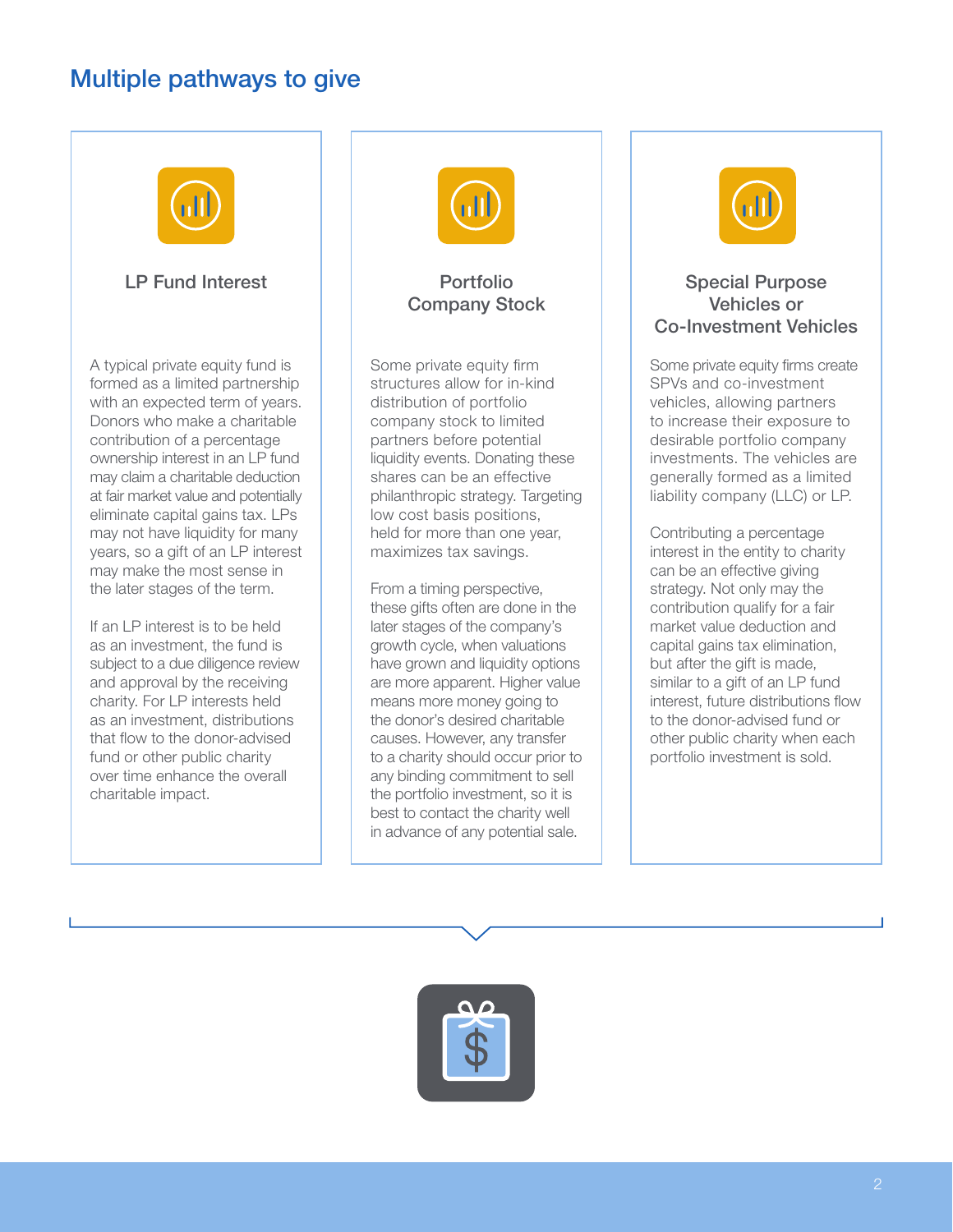# Case study: donating an LP fund interest

To illustrate the benefits of donating long-term held and appreciated private equity fund interests, consider the case of Bob, an entrepreneur. He recently retired and now wants to dedicate his time and money to supporting his favorite charities. Bob meets with his advisor to identify portfolio holdings he can utilize to fund his philanthropic and legacy plans. In the meeting, Bob is surprised to learn he might be able to donate his limited partnership interests in two private equity funds, both of which have recently completed the investment stage and will soon realize and distribute gains.

Working with his advisor, Bob identifies an interest held more than one year with a fair market value of \$3 million and adjusted cost basis of \$250,000. Assuming a 20% federal capital gains tax rate based on Bob's retirement income level, if he sold his interest he would realize appreciation or capital gains of \$2,750,000 and owe an estimated \$550,000 in federal capital gains taxes (\$2,750,000 x 20% = \$550,000).

In this scenario, as shown in Option 1, after paying the federal capital gains taxes, Bob's estimated net cash available for charitable giving is \$2,450,000.

In Option 2, Bob decides to donate the interest to a donor-advised fund that is willing to accept this type of asset and hold it until termination. With proper approvals from the private equity fund's general partners and from the donoradvised fund, Bob's advisor coordinates the transfer of ownership to the donor-advised fund. In this scenario, Bob may be able to eliminate capital gains taxes (\$550,000) while potentially taking a current year income tax deduction based on the fair market value of his interest (\$3,000,000), assuming he itemizes his deductions.

| Original investment (cost basis) in interest: \$250,000<br>Federal long-term capital gains tax rate: 20% |                                                                                    |     | Fair market value of interest:<br>\$3,000,000                                                 |                                                                    |
|----------------------------------------------------------------------------------------------------------|------------------------------------------------------------------------------------|-----|-----------------------------------------------------------------------------------------------|--------------------------------------------------------------------|
|                                                                                                          | <b>Option 1:</b><br>Sell the interest and<br>then donate the<br>after-tax proceeds |     | <b>Option 2:</b><br><b>Contribute the</b><br>interest directly to<br><b>Schwab Charitable</b> |                                                                    |
| Long-term capital<br>gains taxes paid                                                                    | \$550,000                                                                          |     | \$0                                                                                           |                                                                    |
| Charitable contribution<br>and tax deduction                                                             | \$2,450,000                                                                        | VS. | \$3,000,000                                                                                   | Additional amount available<br>to grant to charities:<br>\$550,000 |
| <b>Tax savings</b>                                                                                       | \$356,500                                                                          |     | \$1,110,000                                                                                   | <b>Additional amount</b><br>saved on taxes:<br>\$753,500           |

This hypothetical example is only for illustrative purposes. The example does not take into account any state or local taxes or the Medicare net investment income surtax. The tax savings shown is the tax deduction, multiplied by the donor's income tax rate (37% in this example), minus the long-term capital gains taxes paid.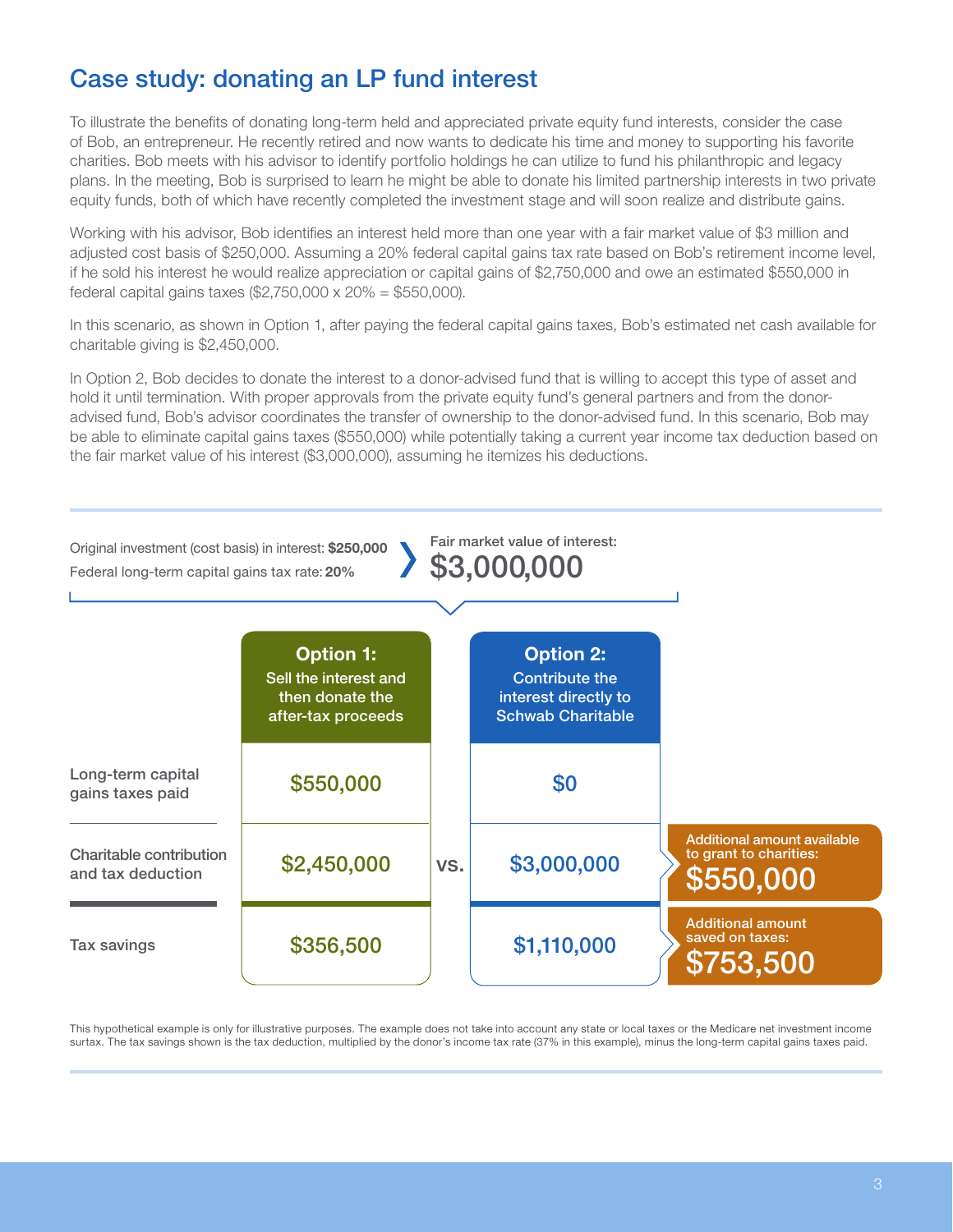## Additional considerations

In addition to the potential tax benefits described above, the following considerations may apply.

#### 1. Equity fund transfers are complex and require proper approvals.

Private equity fund general partners typically oversee transferability of fund shares. Limited partners who wish to donate a portion of their investment(s) to charity should work with the general partner to achieve this goal.

In some cases, general partners have established charitable giving programs to enable their investors to achieve their philanthropic goals by permitting charitable transfers of partnership interests or distribution of portfolio company stock prior to a sale. Such programs require active involvement of the fund's general partner, may be complex, and can take time to establish. As such, initiating donation discussions well in advance of a liquidity event is critical.

Note also that the donor-advised fund or other public charity will generally not assume liabilities associated with these investments. If your private equity interest is contributed to a donor-advised fund, you should plan to contribute sufficient non-cash assets to cover your grant recommendations as well as the private equity fund's open commitments, unrelated business income tax, and other liabilities.

#### 2. Appraisal requirement and annual deduction limits apply.

Overall deductions for donations to donor-advised funds are generally limited to 50% of your adjusted gross income (AGI). The limit increases to 60% of AGI for cash gifts, while the limit on donating appreciated non-cash assets held more than one year is 30% of AGI. The IRS permits a carryover for five tax years, should your charitable deduction exceed AGI limits in a given tax year.

Your fair market value tax deduction will be determined by a qualified appraisal of the contributed interest as of the date of transfer to the donor-advised fund or other public charity. In order to realize the full value of the investment, the charity must normally be able to hold the interest until the scheduled termination date or liquidity event. Sales of these interests in the secondary marketplace prior to this may be subject to steep discounts. In addition, if the private equity fund carries debt, you may be liable for taxes if the contribution is treated as a bargain sale.

#### 3. Schwab Charitable generally requires liquidity within 120 days for any gift of a non-cash asset.

If the donor recommends holding the asset longer than 120 days, Schwab Charitable may require due diligence to be performed on it as if it were an investment.

#### 4. Avoid prearranged sales.

If a sale of a portfolio company or other liquidity event is expected, the terms of the sale should still be under negotiation. The documentation must not have proceeded to the point at which the IRS would consider it a prearranged sale. In that unfortunate instance, the IRS may deem your gift an "anticipatory assignment of income" to the charity. As such, you may be required to pay capital gains taxes on the sale by the charity.

#### 5. Private equity gifts require due diligence by the charity and careful planning by the donor.

Many charities will not accept gifts of private equity interests due to the complexity involved. Donor-advised funds and other public charities that do accept these gifts likely will do so only after performing substantial due diligence. For example, the company's governing documents – such as the shareholder agreements, operating agreement, and articles of incorporation – must be reviewed to understand whether there are any transfer restrictions or embedded liabilities, and additionally to assess the time and process to complete the charitable transfer.

There can be complexities on the donor side of the gift as well. For example, donations of indebted interests may trigger negative tax consequences for you and the receiving charity, including tax liability and a reduced charitable deduction, if you itemize. In addition, the deduction for gifts of S-Corp, LP, and LLC interests may be reduced by the amount of ordinary income that would have been realized if you had sold the interest at fair market value on the date contributed.

The above is one example of many possible considerations. Please consult with your tax advisor prior to donating private equity interests.